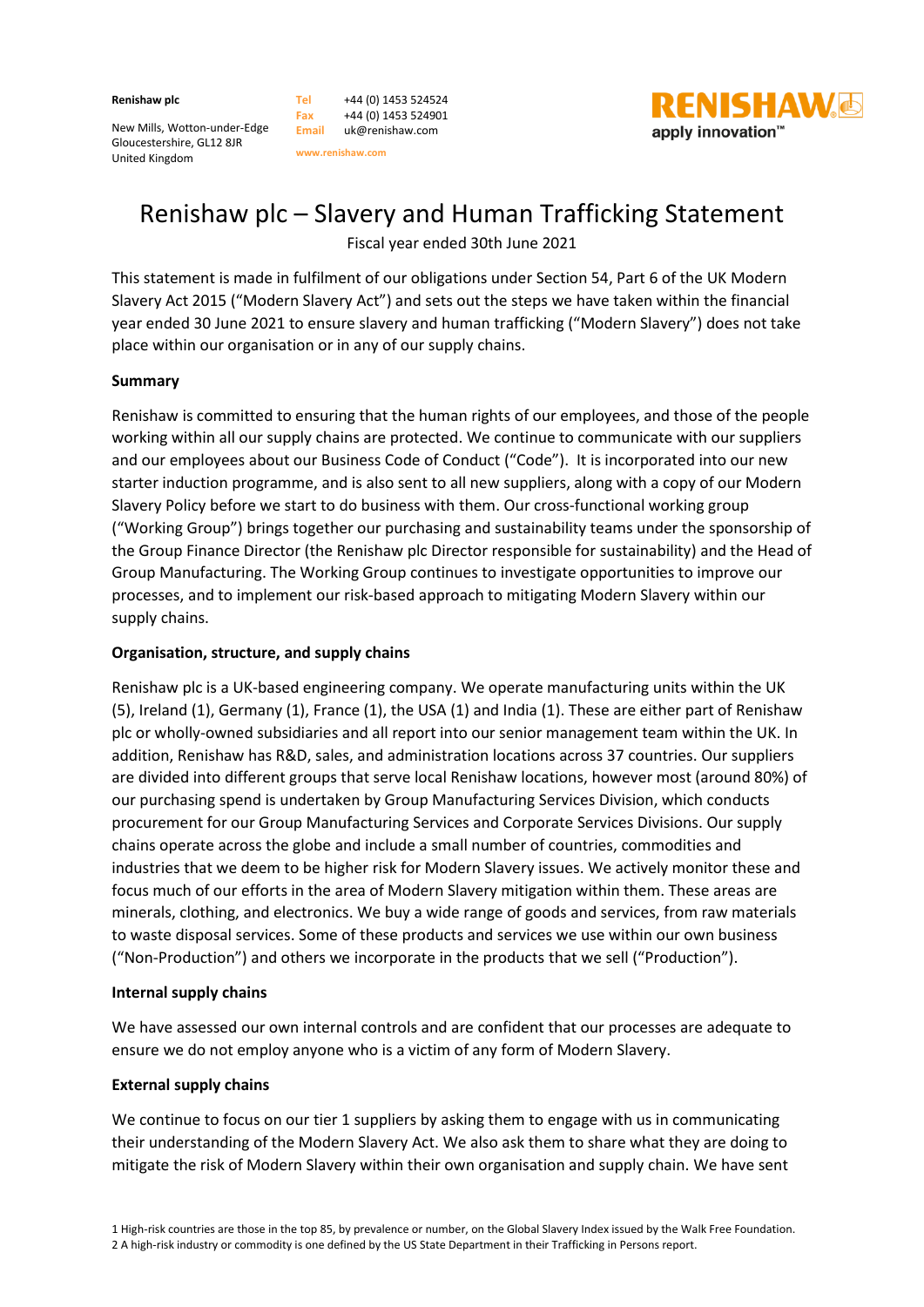**Renishaw plc** 

**Tel** +44 (0) 1453 524524 **Fax Email** uk@renishaw.com +44 (0) 1453 524901

**www.renishaw.com** 

New Mills, Wotton-under-Edge Gloucestershire, GL12 8JR United Kingdom

out questionnaires to all tier 1 suppliers assessed as higher risk for Modern Slavery through the due diligence process outlined below and continue to do so for any new suppliers meeting our higherrisk criteria.

**RENISHAW**G

apply innovation™

### **Due diligence process**

Our due diligence process is still considered to be fit for purpose for adequately assessing the risk and identifying any situations of modern slavery within our tier 1 supply chain. This process is set out below and has not changed significantly from previous years. The Modern Slavery Act impacts all suppliers in an organisation's supply chain. For the purposes of Renishaw's due diligence process, we have interpreted this to mean:

• all Production suppliers; and

• non-Production suppliers with whom we have had trading activity within the current or previous financial year or those we are looking to work with soon.

An initial top-level risk assessment is carried out for all tier 1 suppliers meeting the above definitions. This assessment deems a supplier to be higher risk if it operates:

 $\bullet$  in a high-risk country<sup>1</sup>; or

 $\bullet$  in a high-risk industry or commodity<sup>2</sup>.

If the supplier is identified as higher risk, we ask them to complete a Modern Slavery Self-Assessment Questionnaire. The responses to these questionnaires are then assessed by the purchasing team and our central sustainability team. If there are concerns from these responses, the responsible buyer continues with the assessment until satisfied the supplier understands its responsibilities and the importance of this work. If necessary, we consider further steps, including visits by our purchasing team for further assessment and training.

If a supplier falls under scope of Section 54 of the Modern Slavery Act, we assess the information given within their Slavery Statement rather than asking them to complete a questionnaire. Some suppliers' Slavery Statements are found to be below expectations; in these circumstances, they are asked to complete the Modern Slavery Self-Assessment Questionnaire, which is then assessed as above.

Micro-organisations that are non-production and considered to be operating in a low-risk industry are asked to complete a simplified self-assessment questionnaire. This avoids adding a significant administrative burden to our smaller suppliers.

#### **Training**

Training on Modern Slavery and the due diligence process has been developed and implemented within all purchasing teams. All employees are required to complete an e-learning course covering our Code and how it applies to people's roles. To date we have had over 98% of our people across the Group complete it.

#### **Progress report**

To date we have not identified any suspected incidences of Modern Slavery in our supply chains.